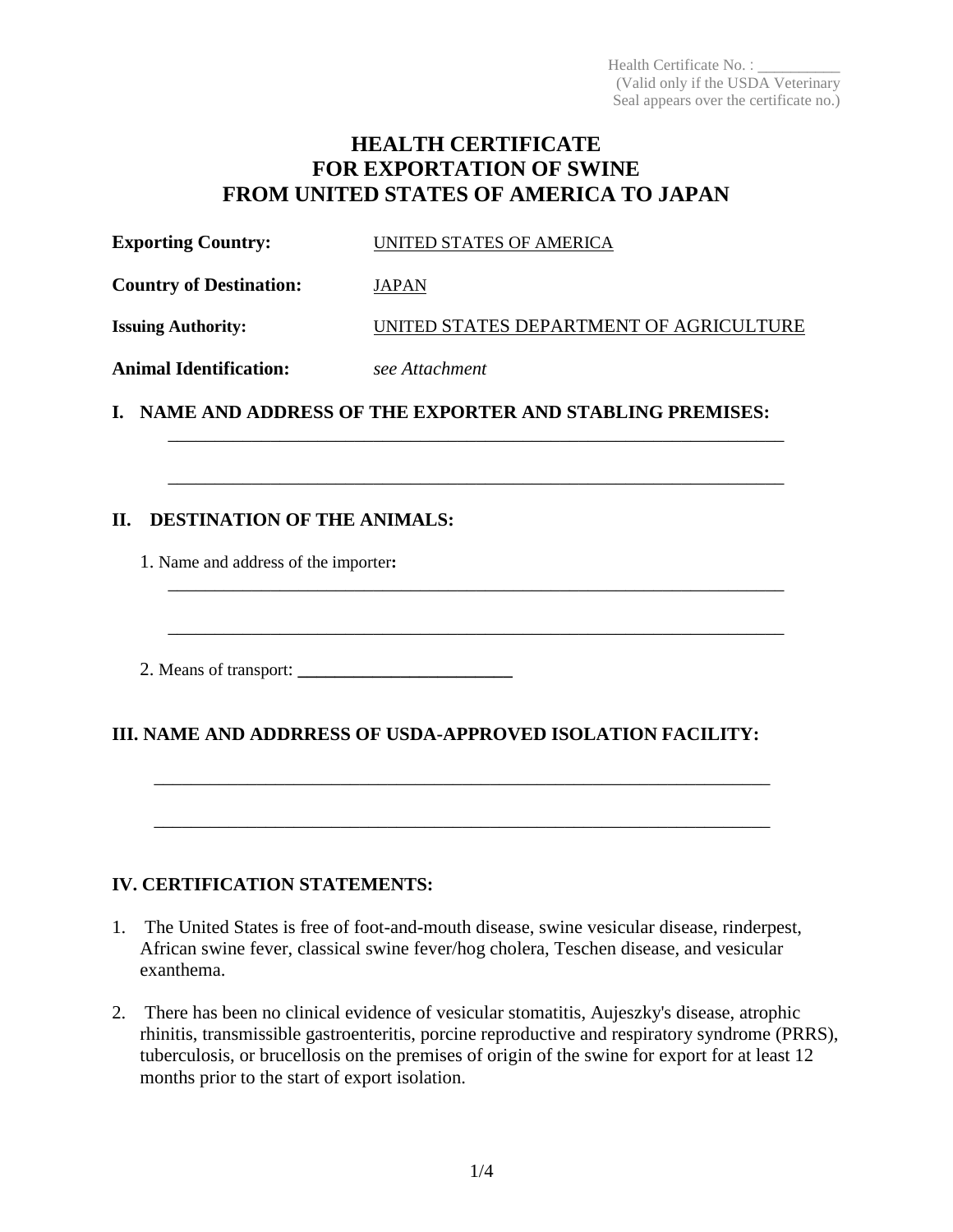- 3. There has been no clinical evidence of hemorrhagic septicemia on the premises of origin for 6 months prior to the start of export isolation.
- 4. The swine for export have not been inoculated with *Brucella* or classical swine fever/hog cholera vaccine.
- 5. No swine have been introduced onto the premises of origin within 30 days prior to export isolation.
- 6. The animals have been in a USDA-approved export isolation facility for at least 7 days.

From  $(dd/mm/yy)$  to  $(dd/mm/yy)$ 

- 7. The swine for export have shown no signs of infectious disease upon clinical inspection during export isolation.
- 8. All containers, vehicles, and loading areas of the ship or aircraft used in the export were cleaned and disinfected with USDA-approved disinfectant prior to transport of the swine for export.
- 9. The swine for export were isolated from any other cloven-hoofed animals and horses during the transportation period in the United States, and no cloven-hoofed animals or horses will be loaded with the swine for export at the time of shipment.
- 10. Feed and litter used during the transportation period of the swine for export are from the same source used for export isolation.
- 11. No additional feed or litter will be provided at any port of call throughout transportation to Japan.
- 12. After due inquiry, I am satisfied that the swine for export have not been fed garbage at any time.
- 13. Kinds of vaccine, name of the manufacture and dates of vaccination, are to be listed in the health certificate if vaccines have been given to the swine:

# **V. TEST REQUIREMENTS:**

The animals must be negative to the following tests during the time specified: *Indicate the test option selected, testing dates, and results in attachment* 

On farm testing within 30 days prior to the start of export isolation:

| 1. Tuberculosis: | Intradermal test using bovine PPD                                      |
|------------------|------------------------------------------------------------------------|
| 2. Brucellosis:  | Standard tube agglutination test at less than 50<br>$(IU/ml)$ dilution |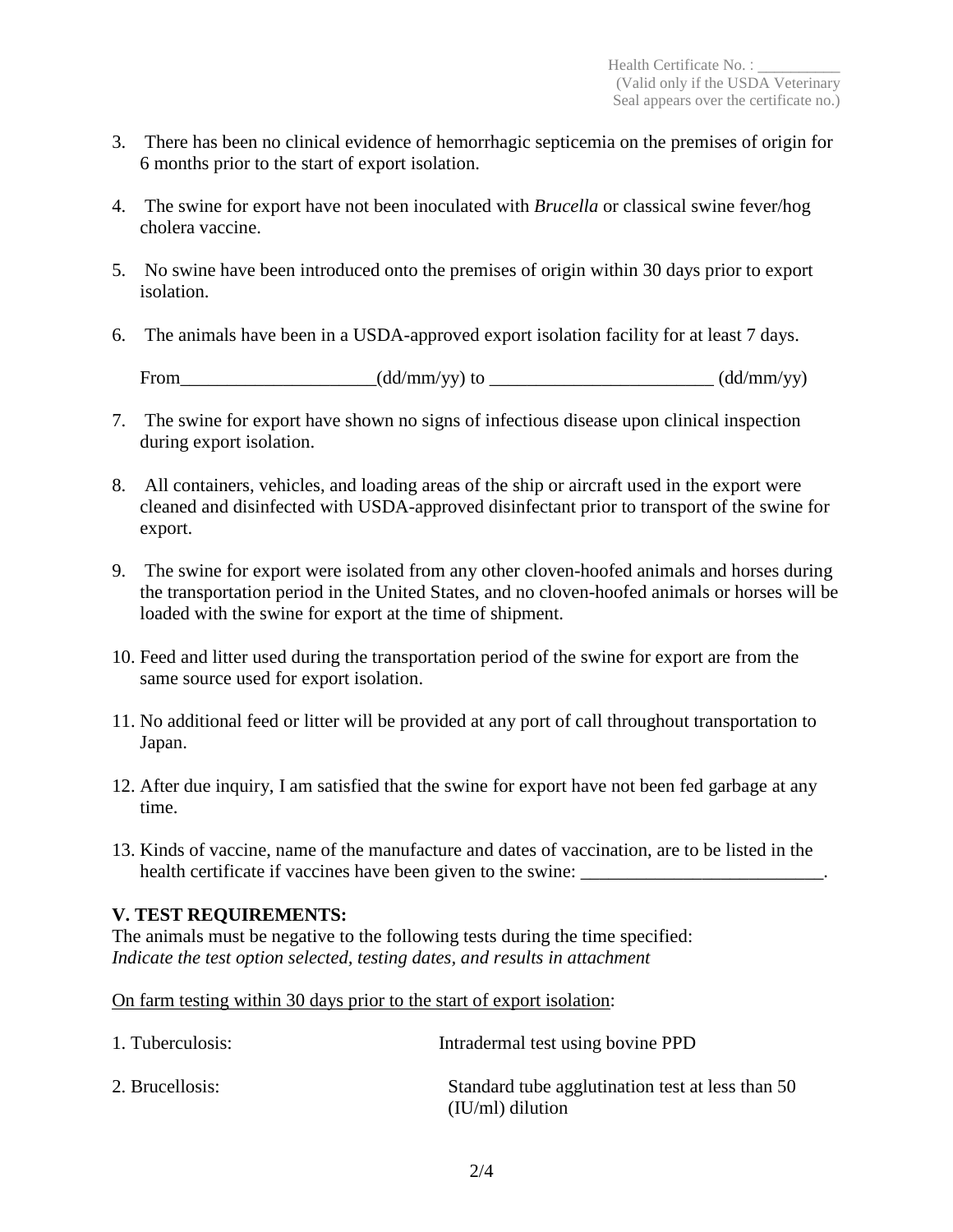Testing during export isolation:

1. PRRS<sup>\*</sup>: Immunoperoxidase monolayer assay OR indirect fluorescent antibody test at a 1:20 dilution

*\*Note: All swine tested in isolation must be negative on this test in order for the entire group to eligible for export to Japan.*

2. Leptospirosis: Agglutination test for *L. pomona*, with less than 50 percent agglutination at a dilution of 1:400

OR

Two injections of dihydrostreptomycin at a rate of 25 mg/kg and interval of 14 days, with the second injection given during export isolation

### OR

One injection of long-acting oxytetracycline at a rate of 20 mg/kg given during export isolation

### **VI. OTHER INFORMATION**

- 1. "USDA-approved export isolation" means that the swine for export to Japan are confined on a premises that has been inspected by a VS inspector and meets all of the requirements outlined in VS Memorandum 592.105 before any animals are placed in isolation. All testing procedures required for export can be done if the swine are in an approved isolation facility. The swine must be in a USDA-approved facility for a minimum of 7 days and must remain under this type of isolation until moved to the port of embarkation.
- 2. All swine in the export isolation must have a negative test for PRRS in order for any of the group to be eligible for export to Japan.
- 3. In case any infectious disease is detected during the quarantine period in Japan, the exported swine that meets these animal health requirements can be returned or slaughtered.

| Name of Issuing Authorized Veterinarian      | Name of Endorsing Federal Veterinarian      |  |
|----------------------------------------------|---------------------------------------------|--|
| Signature of Issuing Authorized Veterinarian | Signature of Endorsing Federal Veterinarian |  |
| Date                                         | Date                                        |  |